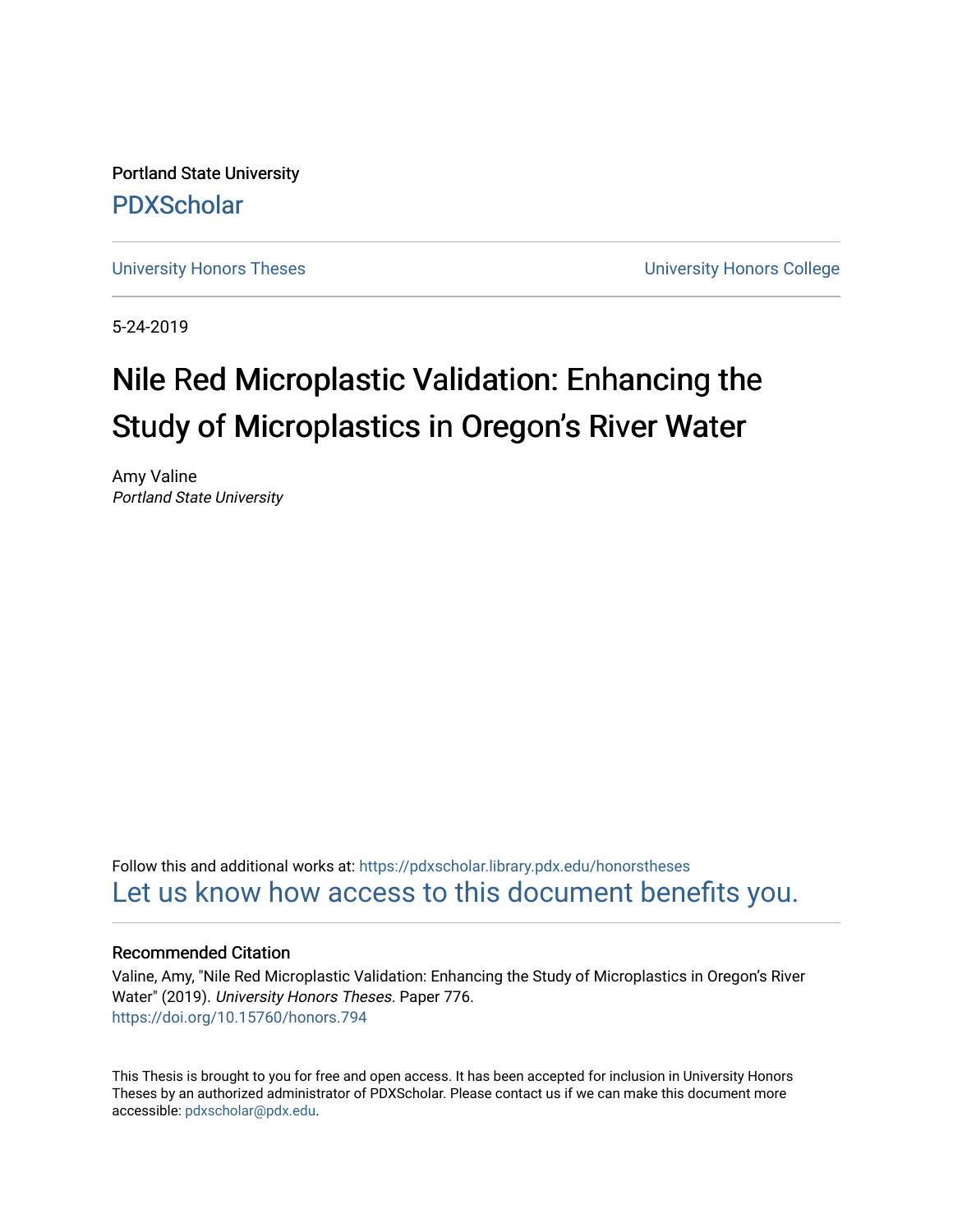Nile Red Microplastic Validation: Enhancing the Study of Microplastics in Oregon's River Water

By

Amy Valine

An undergraduate honors thesis submitted in partial fulfillment of the

Requirements for the degree of

Bachelor of Science

in

University Honors

and

Environmental Science & Management

Thesis Adviser

Dr. Elise Granek

Portland State University

2019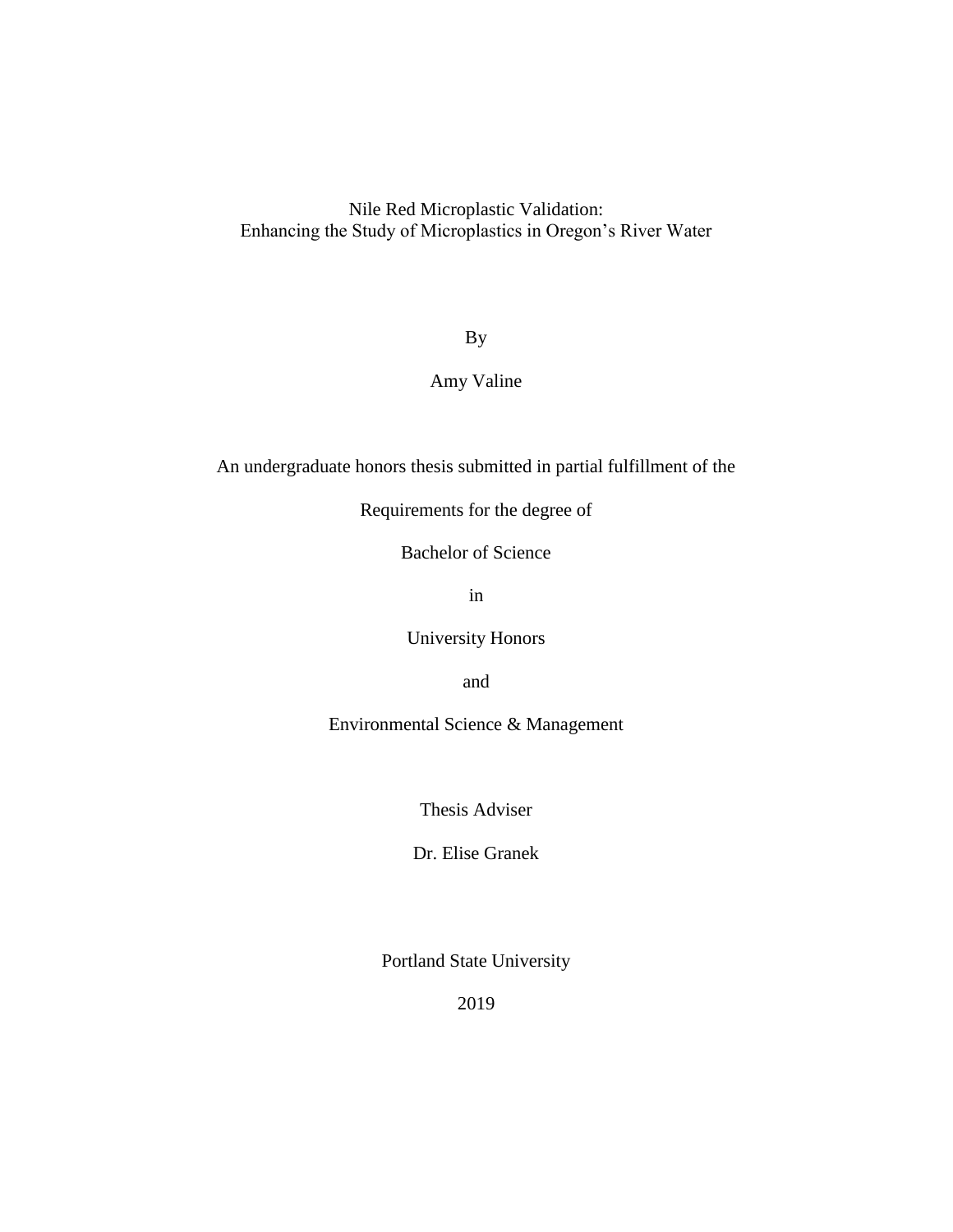# **Abstract**

Microplastics are ubiquitous in our environment and can be found in rivers, streams, oceans, and even tap water. In Oregon, eight sites along four freshwater rivers were evaluated for the presence of microplastics. Nile Red dye was tested as a method to improve the accuracy of microplastic counts in plankton tow samples from each of the sites along the Columbia, Willamette, Deschutes, and Rogue Rivers. Samples were stratified to separate microplastics from organic debris using a hypersaline solution. All samples were analyzed using traditional light microscopy for initial microplastic counts, then Nile Red dye was applied to each filter and reanalyzed using light microscopy for a before/after comparison. The difference in microplastic counts between before and after dye application was quantified using a Wilcox Test. The Wilcox Test comparing fibers produced a p-value of 0.0675, and the test comparing particles produced a p-value of 0.0007. The count difference is significant for particles before and after dye application. Overall the trend indicates that Nile Red aided in the identification of microplastics, specifically particles more so than fibers.

# **Introduction**

Synthetic polymers derived from petroleum, otherwise known as plastics, have become a part of daily life in the products that we rely on. Global plastic production was estimated at about 250 million tons per year in 2011, and that number is projected to increase annually by about ten percent (Claessens et al. 2011). Plastic contamination is now a widespread concern in the aquatic environment. The durability of plastic makes it both appealing as a product and challenging to dispose of properly. Even with recycling, a majority of plastic products still end up in landfills and experience degradation over time. In fact, land-based sources of waste contribute roughly 80 percent of the plastic litter in the marine environment (Sharma and Chatterjee 2017). The marine environment has been studied extensively with respect to plastic pollution, but information gaps remain for freshwater systems (Horton et al. 2017).

Microplastics are particles smaller than five millimeters in diameter, and can be introduced into the environment in many different ways. Primary microplastics are manufactured as these small particles, while secondary microplastics are the result of fragmentation of larger plastic debris (Barboza et al. 2018). Microplastics are generally categorized into six types, which includes pellets, fragments, fibers, granules, plastic films, and Styrofoam (Van Cauwenberghe et al. 2015). The groups "fiber" and "particle" will be used for the purpose of this study.

There is great potential for microplastics to cause harm to both marine life and the humans that ingest those aquatic organisms. Once microplastics are ingested by aquatic species, studies have revealed that several physiological consequences can result, such as physical damage to internal mechanisms during digestion and absorption of chemicals added to the plastic during manufacturing (Cole et al. 2011). These ingested particles can then accumulate up the food chain as organisms are preyed upon, ultimately bioaccumulating up to marine mammals and humans (Rochman et al. 2015).

Plankton tows can be used to establish the presence of microplastics in an aquatic environment, even at the lowest levels of the food chain. For example, an Australian study from 2014 (Hall et al.) used subsurface plankton tows to establish the presence of microplastics in reef water. The specific types of plastics from the Hall study included polyurethane, polystyrene, and polyester, which are commonly associated with anthropogenic activities like shipping and fishing. Most plastics found were less than one millimeter and fibrous, which suggested that the microplastics were of the secondary variety resulting from fragmentation (Hall et al. 2014).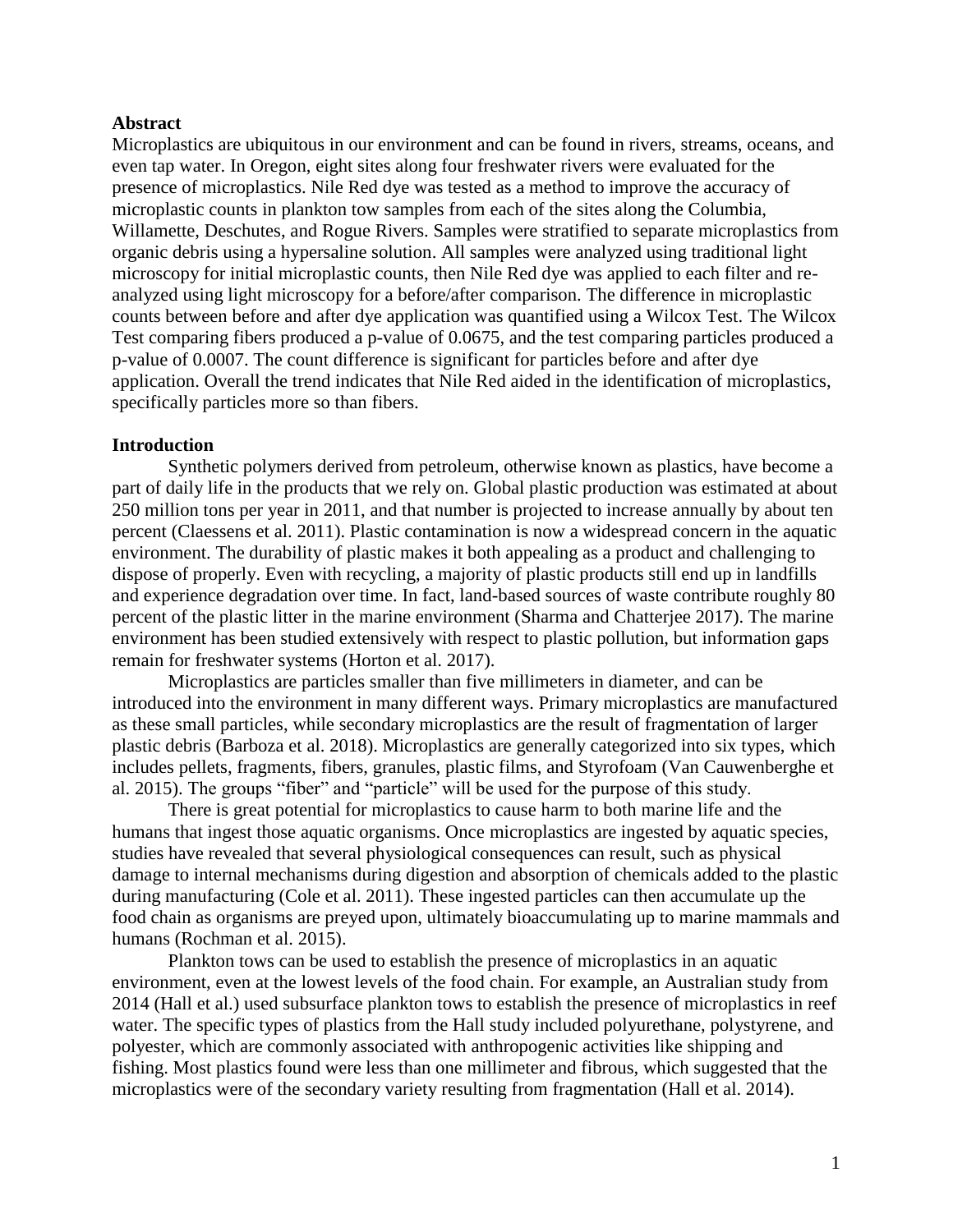Cole's 2016 study also supported the notion that fibers are one of the most prevalent microplastic types. Synthetic fibers are generally manufactured as nylon, polyester, or polypropylene, which are commonly used in the production of textiles and fishing gear. Sources of introduction include washing machines, the degradation of cigarette butts, and the fragmentation of nautical equipment like fishing nets (Cole 2016).

This project began as a collaboration with Oregon Public Broadcasting (OPB), to quantify microplastic pollution in Oregon's rivers for an Oregon Field Guide episode (Plastic Rafts 2019). A total of 24 samples plus a field control for each of the eight sites was collected. The sites were selected by OPB and included the Columbia, Willamette, Rogue, and Deschutes Rivers (Figure 1).



**Figure 1:** A Google Earth plotting of the eight sampling locations and their respective names.

All sample collection took place between September 7th and 14th, 2018. Initial microscope analysis was conducted between October 17th and 31st, 2018. This initial analysis differentiated the microplastics by color, which included blue, black, red, white, clear, green, and purple fibers and particles. Field controls were factored in, and average microplastic count per site was calculated.

The objective of this thesis was to validate the initial results using Nile Red. Nile Red is a lipophilic fluorescent dye with common applications in biology for the study of cell walls, bacteria, yeast, and microalgae (Maes et al. 2017). Because of its ability to highlight lipid materials, Nile Red has been gaining popularity for the study of microplastics since plastics are petroleum-derived products. Traditional microscopy presents several problems when conducting microplastic research. Data reliability can be low especially when particles are exceedingly small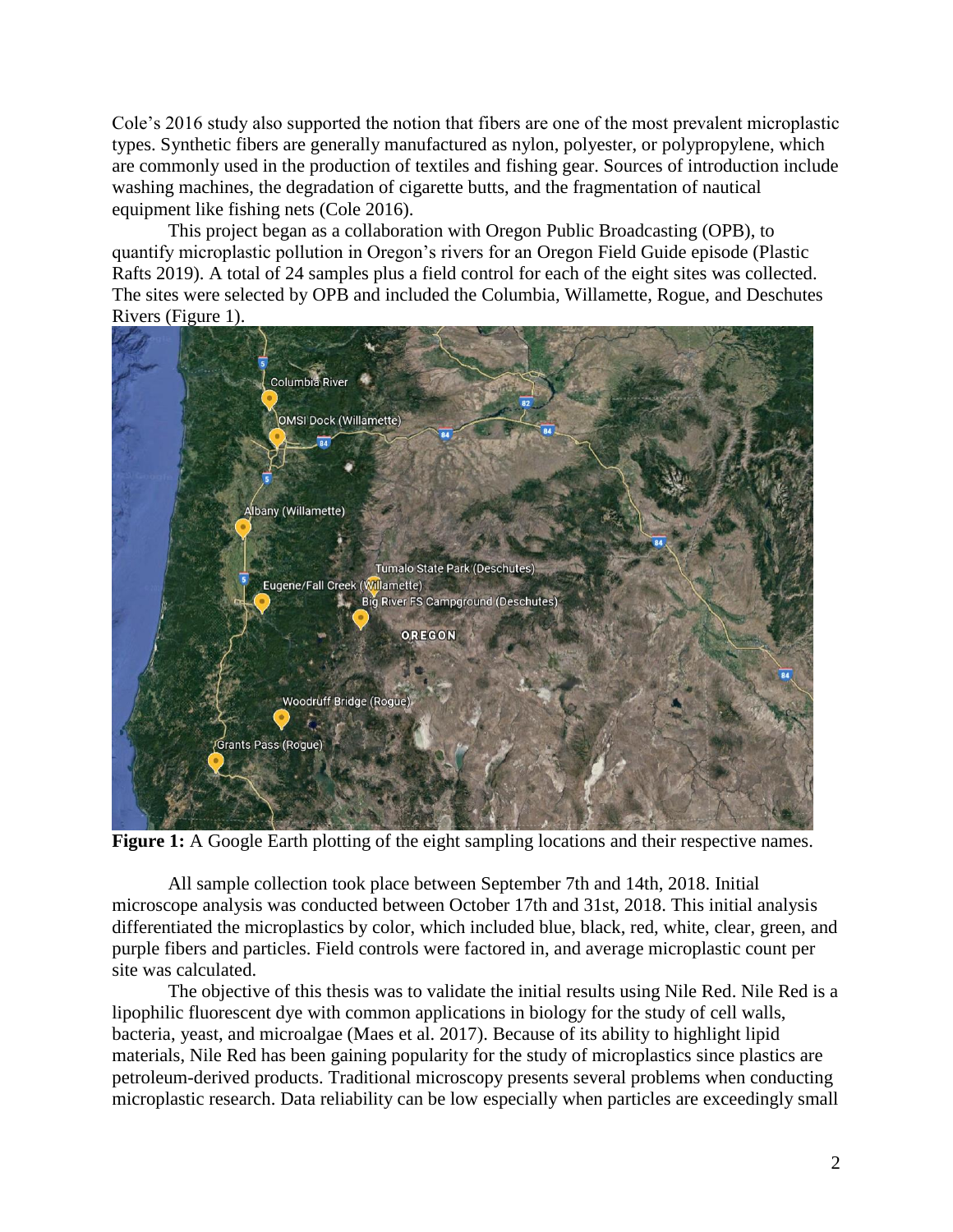or clear/white in coloration. Additionally, organic matter such as natural debris can be mistaken as plastic. This is why validation is required to confirm that the materials being counted are in fact plastic. Other methods for validation exist, including infrared or Raman spectroscopy, but these methods require expensive equipment that is often inaccessible and requires technical expertise to operate (Shim et al. 2016). Nile Red is a cost-effective alternative that is inexpensive to replicate. Nile Red causes plastics to fluoresce under LED light conditions by binding to lipids during the staining process. This allows for more accurate results while saving time and expense.

This thesis sought to answer the question, *does the application of Nile Red dye significantly change recorded microplastic presence in plankton samples*? The resulting hypothesis is that *significantly more microplastics will be counted after applying Nile Red because of the uncertainty surrounding traditional microscopy*. The samples were analyzed using traditional microscopy, then the dye was applied and the samples were analyzed a second time in order to create a before/after comparison.

#### **Methods**

# *Sample Collection*

A total of 24 samples were collected: three per site, plus a field control for each of the eight sites. The sampling method was 15-minute stationary plankton tows held in the water column. A fine mesh plankton net with a caught-end (jar) was submerged in the river to collect the organisms and sediment floating or being pulled downstream by the current. The caught-end was attached at the end of the cone-shaped net to collect plankton as water flowed through the mechanism. The excess water exited through the mesh netting and plankton was trapped in the jar at the end (Vinzant 2016). The plankton tows for this study were horizontal, held by a person on shore or in a boat rather than dragged through the surface water. The net was submerged one to four feet deep in the water. This was repeated three times per site.

#### *Tissue Dissolution*

The samples contained a significant amount of biological material that made it difficult to visually inspect microplastics under a microscope. In order to avoid misidentification, a potassium hydroxide (KOH) digestion was performed to remove naturally-occurring biological material in the samples. A 10% KOH solution was prepared by transferring 40 grams of KOH to 400 milliliters of deionized (DI) water. The KOH solution was added to each sample and samples were placed on a hot plate with a stir bar for 24 hours to allow digestion of organic material. Some of the samples also contained larger biological debris like leaves that were not removed before digestion. As a result, some samples were digested multiple times with little success. Given the still-muddy sample conditions, density separation was explored as an alternative method to more effectively isolate the plastics from the biological material.

#### *Density Separation*

Quality Control: All glassware and lids were rinsed twice with DI water to avoid microplastic contamination. Glassware was inverted or covered if not in use, and contamination was recorded at each processing step. Proper lab attire included nitrile gloves, a 100% cotton t-shirt, and a 100% cotton lab coat to further avoid contamination.

The samples were originally collected in the Fall of 2018 and had since dried out in their glass petri dishes. DI water was added to the dishes to coat each sample to rehydrate them. While the samples rehydrated, the hypersaline solution was prepared using a ratio of 320 grams of salt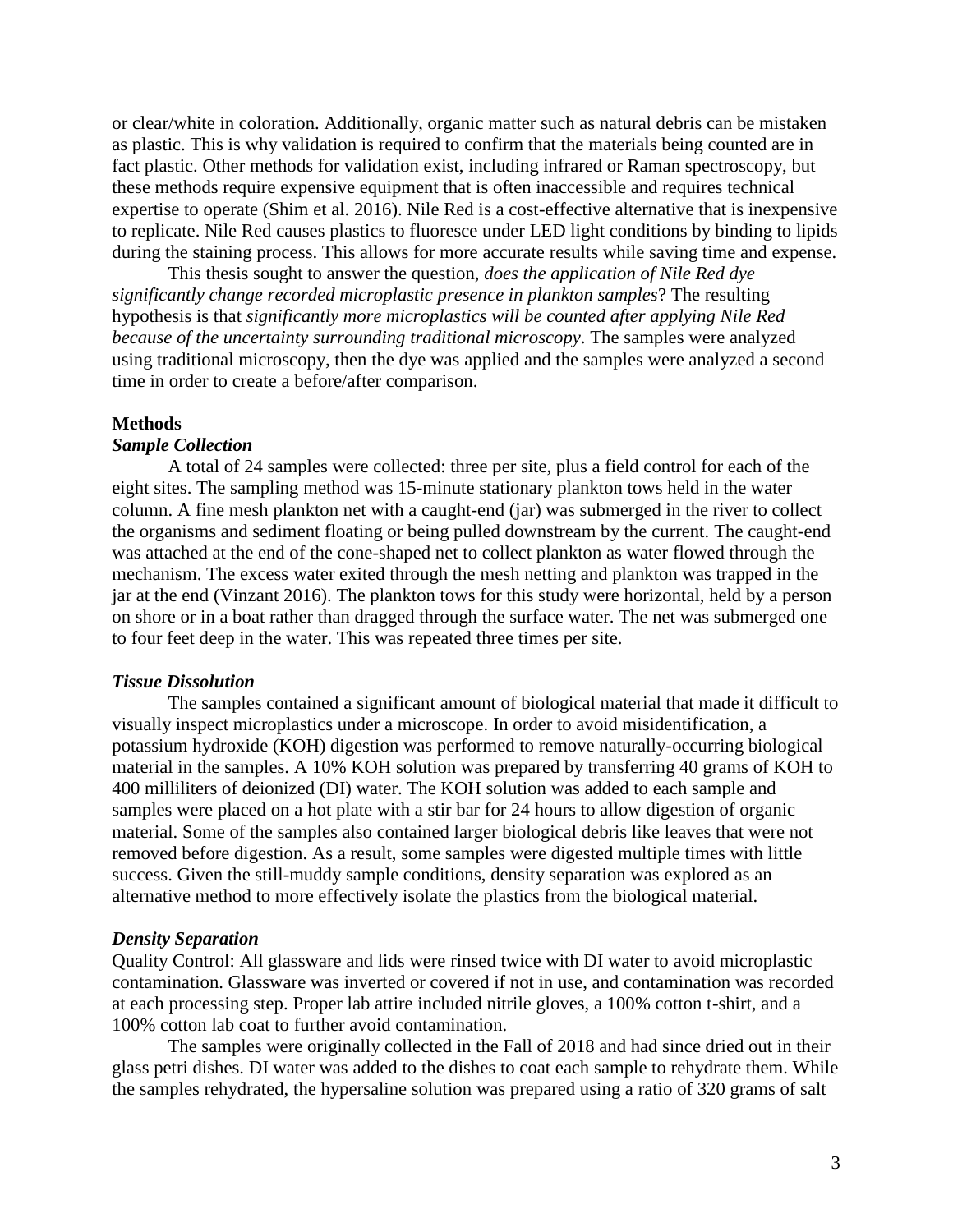(sodium chloride, NaCl) to one gallon of water. The solution was mixed in a two-liter mason jar, so the ratio was used as a conversion factor, resulting in 168.4 grams of salt being added to the two liters of DI water.

Once the hypersaline solution was mixed thoroughly, one-quart mason jars were prepared by transferring 400 milliliters of the hypersaline solution into the quart jar. The sample in the corresponding petri dish was scraped with a shucking tool to loosen the sample from the bottom of the dish. The plankton/DI solution was then poured into the quart jar. The jar was sealed and shaken vigorously for 60 seconds. The jar was then put back on the lab bench for the contents to separate and stratify. The hypersaline solution caused the heavier sediment particles to sink to the bottom of the jar, while the lighter plastic particles floated to the top. This procedure was repeated for each sample (Thompson et al. 2004).

Once the solution had stratified, the liquid was vacuumed out using the apparatus in Figure 2. The vacuum apparatus consisted of a large glass Erlenmeyer flask connected to the sink faucet by a rubber tube. One glass filter (Whatman 1820-047 Glass Microfiber Binder Free Filter, 1.6 Micron, 4.3 s/100mL Flow Rate, Grade GF/A, 4.7cm Diameter, Amazon) was placed atop the Erlenmeyer flask, and the beaker component was stacked on top of the filter paper. The two glassware pieces were secured together using a metal clamp. The vacuum suction began when the sink was turned on. The quart sample jar was then opened and the top layer was poured out in order to ensure that the plastics were filtered but no sediment was included from the bottom. The water in the beaker was sucked into the Erlenmeyer flask, and the plastic particles were left on the filter paper between the beaker and the flask. The filter paper was lifted and transferred to a new petri dish using Excelta 5-SA stainless steel precision tweezers. The petri dish lid was secured with two rubber bands, and the filter papers were stored in a cardboard box for microscope analysis.



**Figure 2:** The vacuum apparatus setup, including the Erlenmeyer flask, the connected tube, the beaker component, and the metal clamp.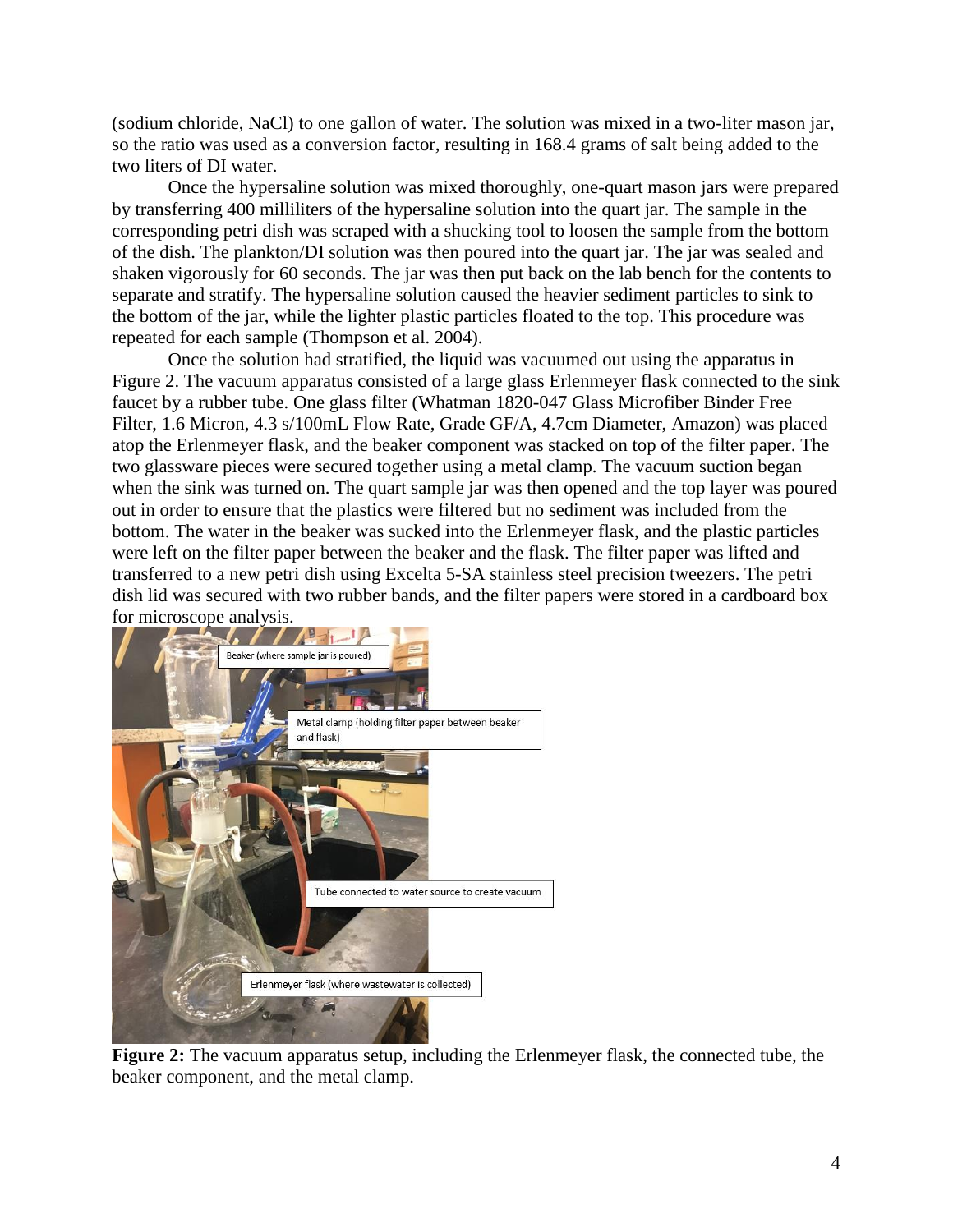# *Microscope Analysis*

Microscope methodology was adopted from the Marine & Environmental Research Institute ("Guide to Microplastic Identification" nd). Each filter was viewed on a Leica MZ6 light microscope using 40x magnification. The general method involved starting analysis at the top right of the filter and moving left in a straight line across the width of the paper. Once one row was complete, the next row down would be read from left to right and so forth until the bottom of the filter was reached. At each supposed microplastic, the physical characteristics were assessed using precision tweezers to test malleability. Parameters like thickness, homogenous color, and any cellular structures were assessed visually to differentiate plastic from potential natural materials. Each microplastic was photographed and recorded on a data sheet, along with its type (fiber versus particle) and color (blue, red, clear, white, black, green, or purple). While each filter was being viewed, a petri dish with DI water sat at the back of the microscope to collect any potential contamination from the microscope lab room. This control dish was also analyzed under the scope after each filter paper, and contamination was recorded separately. This procedure was repeated for each of the filter papers during April and May of 2019.

# *Dye Application*

The dye application procedure was adopted from Wiggin & Holland (2019). In this procedure, 1 mg Nile Red (Santa Cruz Biotechnology, SC-203747C) was mixed with 1 mL acetone to create a stock solution, which was then diluted with 100 mL of hexane to create a working solution of 10 µg Nile Red/mL. After thorough mixing with a stir bar over several hours, the working solution was transferred into an amber dropper bottle, and the solution was applied to each filter paper until coated (about nine drops) and allowed to dry on a 12-hour, 30°Celsius cycle in a drying oven. Microscope analysis was repeated for each of the filter papers. To create the proper light conditions for fluorescence, the lab room was completely dark and orange safety goggles were taped under the microscope lens to create an orange viewing environment. A 455nm LED flashlight (Arrowhead Forensics PART NO: A-6994FK) was used to illuminate the samples, causing fluorescence (Figure 3).



**Figure 3:** An example of the Nile Red fluorescence from the Eugene 3 sample.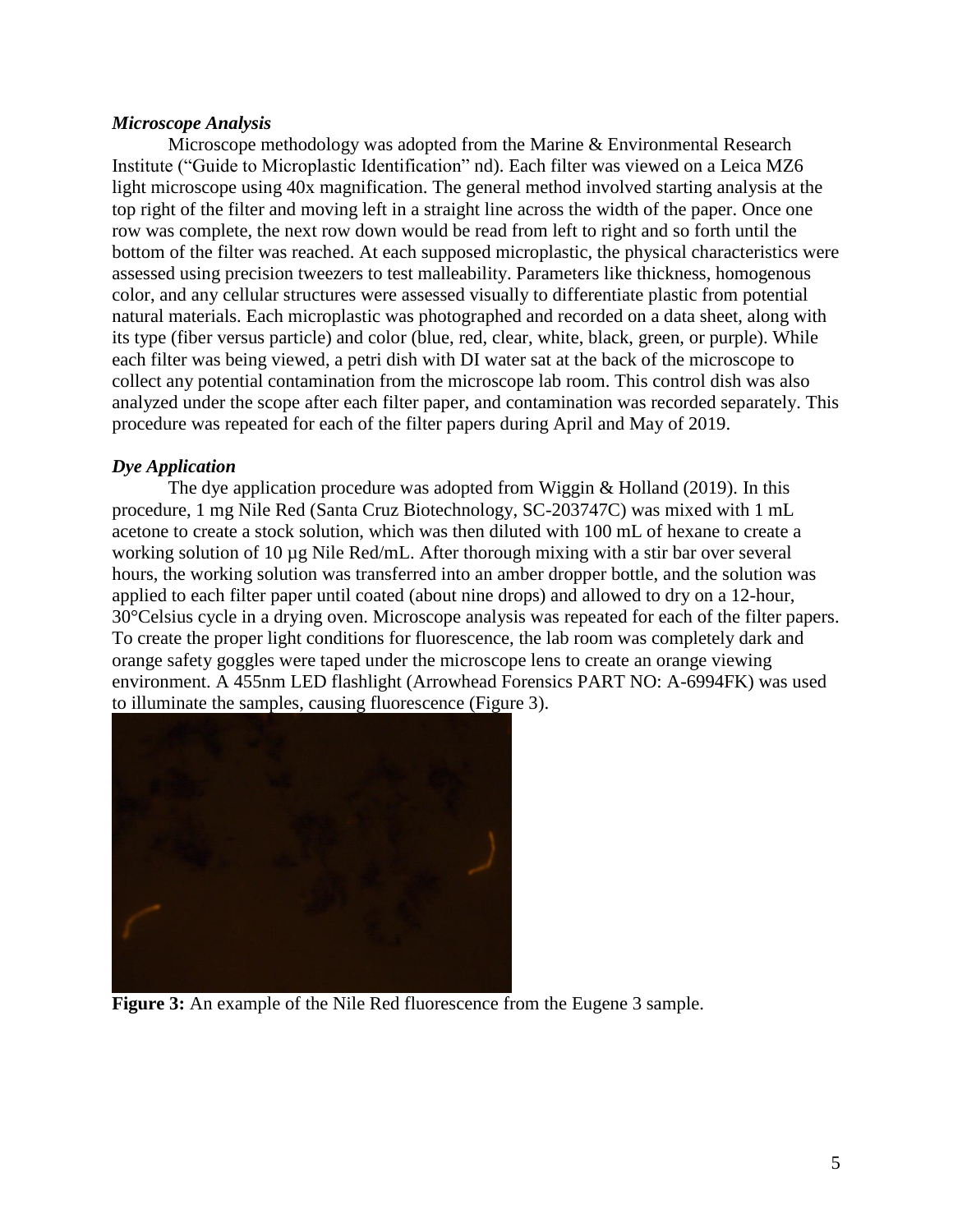# *Data Analysis*

All statistical analyses were performed in RStudio version 1.1.453. To test for significant differences, nonparametric t-tests were run between the number of fibers and particles before and after dye application. Shapiro Tests revealed data were abnormal, thus the use of a nonparametric analysis. A Wilcox Test was used to compare microplastic counts before and after dye application.

# **Results**

The highest fiber counts were found at the OMSI sampling location, both before and after the application of Nile Red (Figure 4). As the large error bars on the histogram suggest, the data did not meet normality assumptions. The nonparametric data were put through a Wilcox Test, which produced a p-value of 0.0675 when comparing fibers before and after Nile Red application (Table 1).



**Figure 4:** Number of fibers per cubic meter of water at each site. Sites are arranged in descending order from "after" values, and before/after is differentiated by bar color. The lines on each bar represent standard error.

The highest particle averages were initially found at W. Rogue, but particle values changed noticeably after the application of Nile Red (Figure 5). The Albany site became the location with the highest particle averages, and changes were also seen in values for W. Rogue, GP Rogue, OMSI, and Tumalo. Again the data did not meet normality assumptions. This nonparametric data also underwent a Wilcox Test, which produced a p-value of 0.0007 when particle counts were compared before and after the application of Nile Red (Table 1).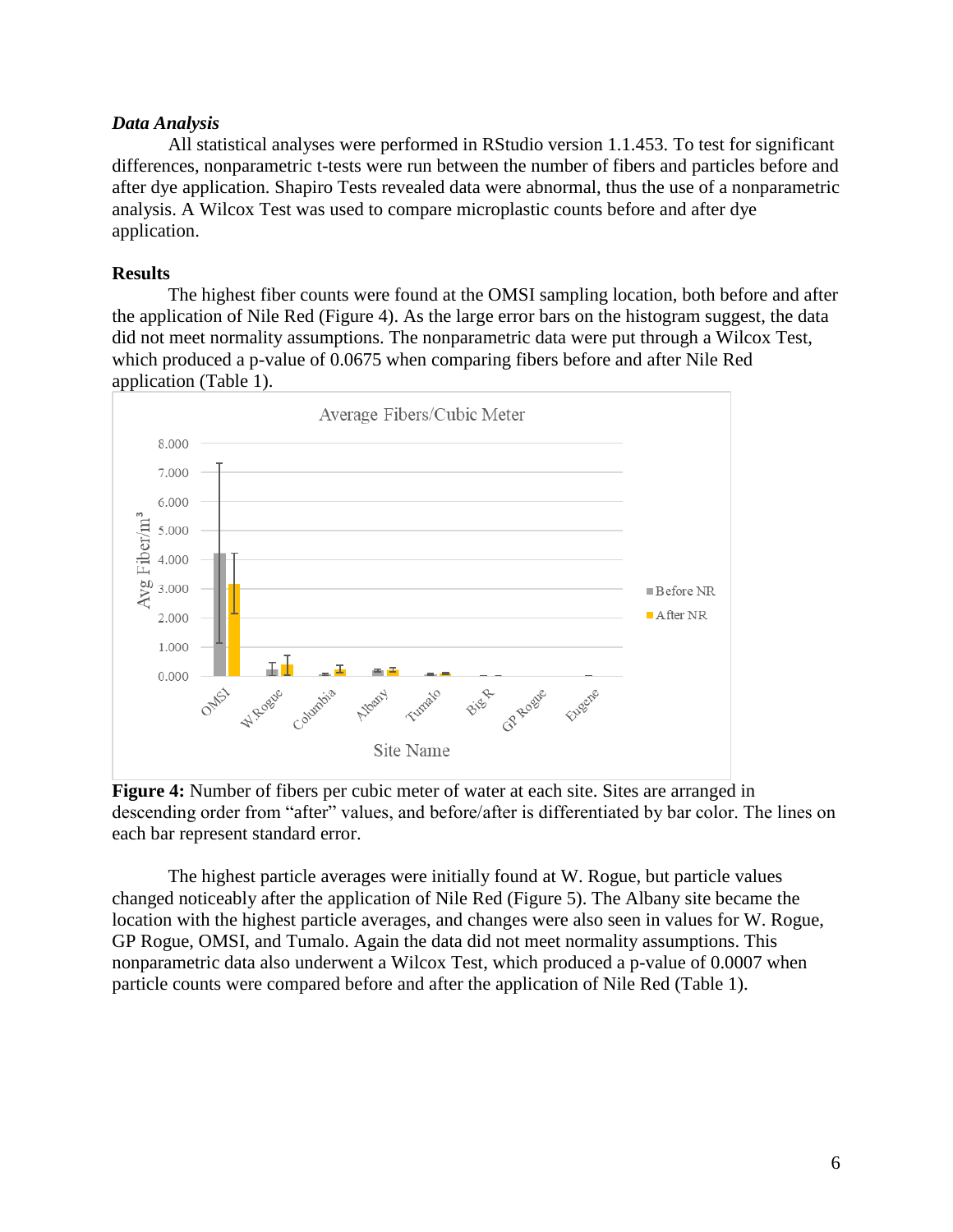

**Figure 5:** The average particles per cubic meter of water at each site. Sites are arranged in descending order from "after" values, and before/after is differentiated by bar color. The lines on each bar represent standard error.

| <b>Test</b>                           |       | <b>P-value</b> |
|---------------------------------------|-------|----------------|
| Comparison of Fibers before and       |       | 0.0675         |
| after Nile Red dye                    |       |                |
| <b>Comparison of Particles before</b> | 118.5 | 0.0007         |
| and after Nile Red dye                |       |                |

**Table 1:** A summary of the Wilcox results for non-normal data.

**Table 2:** A representation of the average microplastic contamination recorded at each site, standardized by volume. Contamination includes plastics that could have been introduced in the field, in the lab, and in the microscope room. Contamination is reported separately in alignment with Rochman et al. 2019.

| <b>Contamination</b> |                              |                             |
|----------------------|------------------------------|-----------------------------|
| Site                 | Average Contamination /      | Average Contamination /     |
|                      | <b>Cubic Meter Before NR</b> | <b>Cubic Meter After NR</b> |
| Albany               | 0.1433827                    | 0.0394366                   |
| Big R                | 0.1029361                    | 0.0066076                   |
| Columbia             | 0.0634588                    | 0.0128183                   |
| Eugene               | 0.0127818                    | 0.0000000                   |
| <b>GP</b> Rogue      | 0.0265957                    | 0.0028625                   |
| <b>OMSI</b>          | 1.2259482                    | 0.6202643                   |
| W. Rogue             | 1.2690119                    | 0.1103489                   |
| Tumalo               | 0.1255762                    | 0.0059736                   |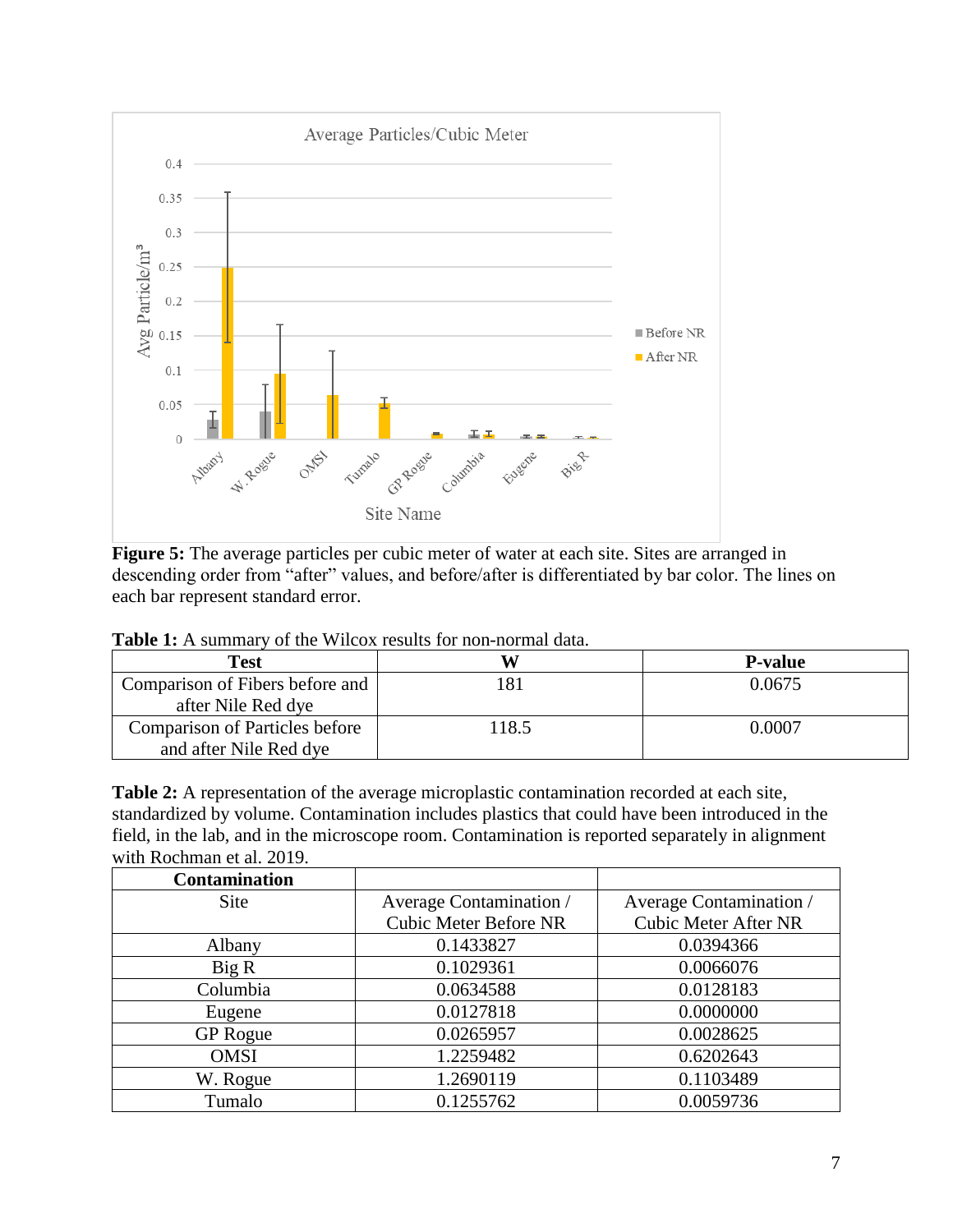#### **Discussion**

Based on Wilcox Tests, fiber differences were not significant but particle counts did differ significantly before and after dye application (Table 1). Figure 4 illustrates that the fiber values did not change noticeably, possibly indicating that "before" counts were fairly accurate given that fibers are more easily distinguished as plastic than particles. More changes were noted with respect to particles as seen in Figure 5. This reveals that Nile Red bolsters particle results since particles tend to be more difficult to identify given their non-uniform characteristics. This study indicates that Nile Red helps researchers visualize plastic better than without the dye.

With respect to saving time, Nile Red did seem to help by making it easier to isolate plastics. Any sediment that was crowding the filter essentially disappeared when the lights were turned out (Figure 3), which eliminated a lot of background material that originally took significant time to separate out. Although Nile Red may be an improvement in current practice, it is not a perfect method. Organic debris on the filter paper creates the potential for co-staining biological material. Thus it is important to employ knowledge of plastic behavior and visual qualities to identify each potential plastic. Methods like chemical digestion and density separation are essential for samples to be as "clean" as possible before being dyed.

However, several sources of error also exist in the study. Some samples had a lot of remaining organic debris on them, even after the hypersaline solution, which made it difficult to estimate accurate "before" counts. Additionally, flow was not recorded for one sample, so Eugene averages were based on two samples instead of three, potentially leading to inaccuracies in average microplastic counts for the Eugene site. Microplastic contamination from field or lab exposure (Table 2) could also be contributing to microplastic counts.

Overall, the study supports the existing literature that Nile Red aids in microplastic research, especially given the uncertainty of particle identification. Potential areas for future work include validating Nile Red results with some of the more costly analyses like infrared or Raman spectroscopy, to further test the reliability of this new method in future research.

#### **Acknowledgements**

This work was supported by the faculty and students in the Portland State University Applied Coastal Ecology Lab. Many thanks to Portland State's Edward and Olive Bushby Foundation in Environmental Science & Management for providing funding, in addition to the University Honors College and Oregon Public Broadcasting. Your generosity and input are greatly appreciated!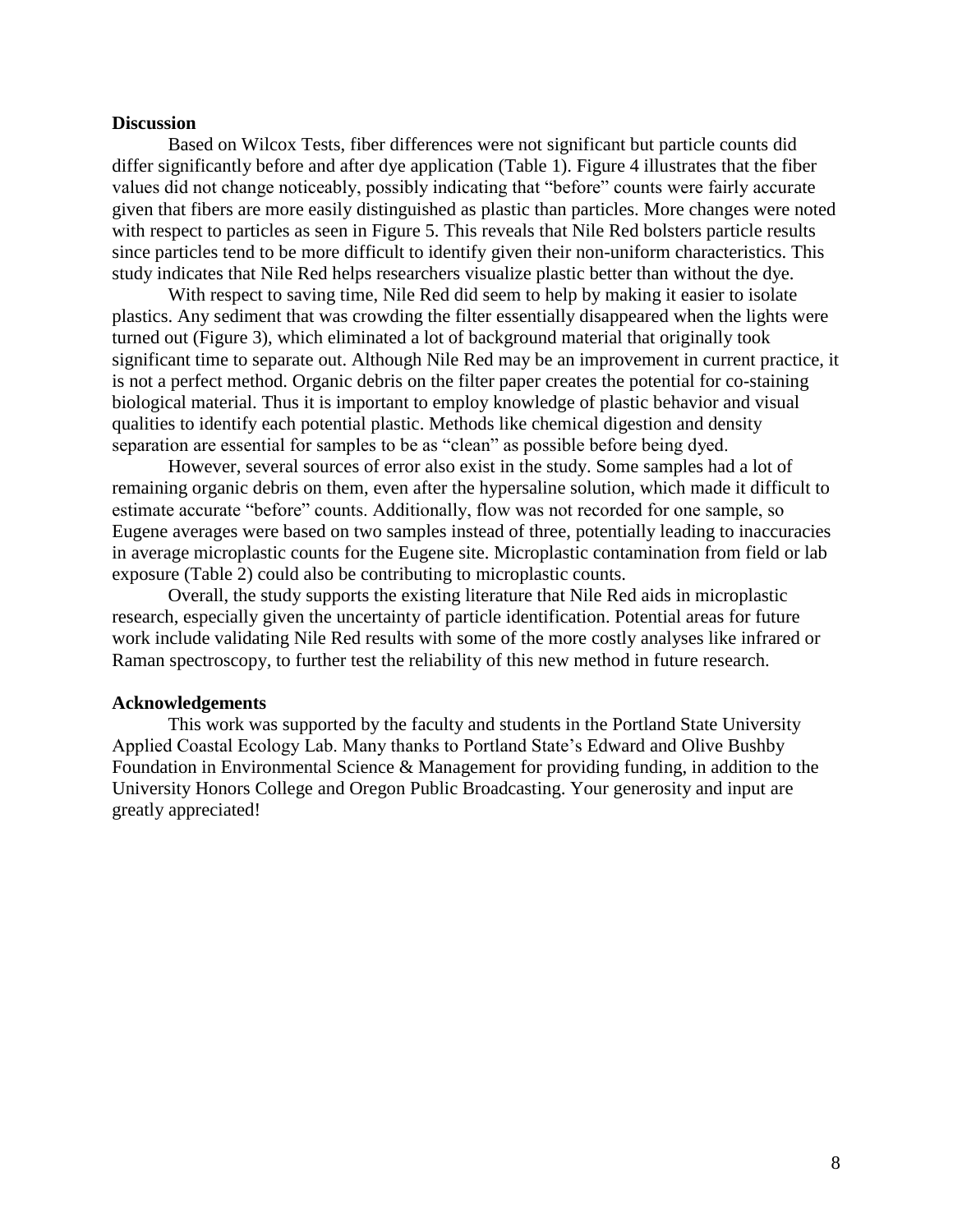## **References**

- Barboza, L. G. A., Vethaak, A. D., Lavorante, B. R., Lundebye, A. K., & Guilhermino, L. Marine microplastic debris: An emerging issue for food security, food safety and human health. *Marine Pollution Bulletin,* 133, 336-348 (2018).
- Claessens, M., De Meester, S., Van Landuyt, L., De Clerck, K., & Janssen, C. R. Occurrence and distribution of microplastics in marine sediments along the Belgian coast. *Marine Pollution Bulletin*, 62(10), 2199-2204 (2011).
- Cole, M. A novel method for preparing microplastic fibers. *Scientific Reports*, 6, 34519 (2016).
- Cole, M., Lindeque, P., Halsband, C., & Galloway, T. S. Microplastics as contaminants in the marine environment: a review. *Marine Pollution Bulletin*, 62(12), 2588-2597 (2011).
- Guide to Microplastic Identification. *Marine & Environmental Research Institute*, retrieved from [https://sfyl.ifas.ufl.edu/media/sfylifasufledu/flagler/sea-grant/pdf](https://sfyl.ifas.ufl.edu/media/sfylifasufledu/flagler/sea-grant/pdf-files/microplastics/MERI_Guide-to-Microplastic-Identification.pdf)[files/microplastics/MERI\\_Guide-to-Microplastic-Identification.pdf.](https://sfyl.ifas.ufl.edu/media/sfylifasufledu/flagler/sea-grant/pdf-files/microplastics/MERI_Guide-to-Microplastic-Identification.pdf)
- Hall, N. M., Berry, K. L. E., Rintoul, L., & Hoogenboom, M. O. Microplastic ingestion by scleractinian corals. *Marine Biology*, 162(3), 725-732 (2015).
- Horton, A.A., Svendsen, C., Williams, R.J., Spurgeon, D.J. and Lahive, E. Large microplastic particles in sediments of tributaries of the River Thames, UK–Abundance, sources and methods for effective quantification. *Marine Pollution Bulletin,* 114(1), 218-226 (2017).
- Maes, T., Jessop, R., Wellner, N., Haupt, K., & Mayes, A. G. A rapid-screening approach to detect and quantify microplastics based on fluorescent tagging with Nile Red. *Scientific Reports*, *7*, 44501 (2017).
- Plastic Rafts; Plastics in Rivers; Oysters With A Side of Plastic. *Oregon Public Broadcasting*, retrieved from<https://www.opb.org/television/programs/ofg/episodes/3008/> (2019).
- Rochman, C.M., Brookson, C., Bikker, J., Djuric, N., Earn, A., Bucci, K., Athey, S., Huntington, A., McIlwraith, H., Munno, K. and De Frond, H. Rethinking microplastics as a diverse contaminant suite. *Environmental Toxicology and Chemistry*, 38(4), 703-711 (2019).
- Rochman, C.M., Tahir, A., Williams, S.L., Baxa, D.V., Lam, R., Miller, J.T., Teh, F.C., Werorilangi, S. and Teh, S.J. Anthropogenic debris in seafood: Plastic debris and fibers from textiles in fish and bivalves sold for human consumption. *Scientific Reports*, *5*, 14340 (2015).
- Sharma, S., & Chatterjee, S. Microplastic pollution, a threat to marine ecosystem and human health: a short review. *Environmental Science and Pollution Research*, 24(27), 21530- 21547 (2017).